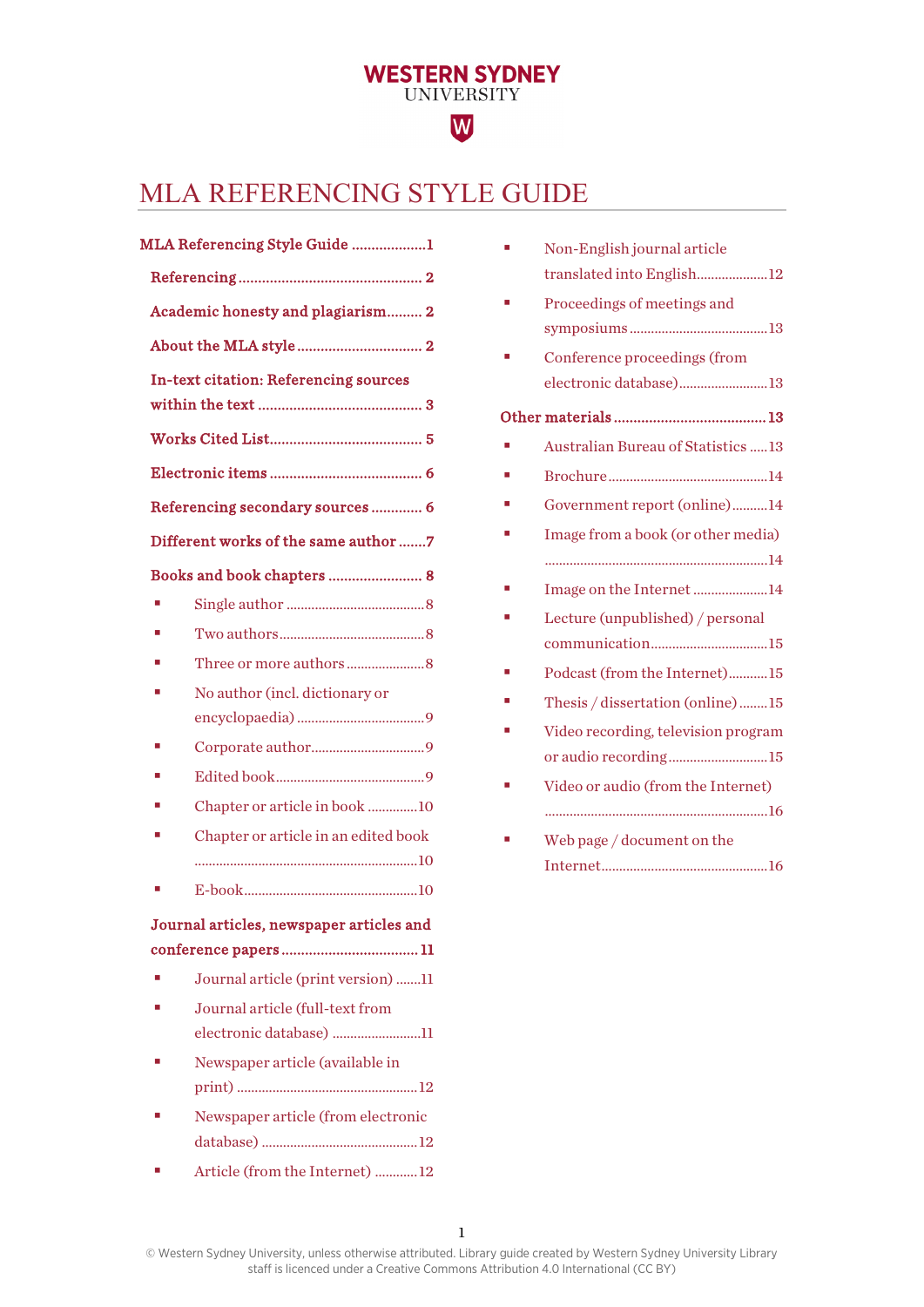# <span id="page-1-0"></span>REFERENCING

Referencing acknowledges the sources that you use to write your essay or assignment paper. Please see the section ofthis guide regarding intellectual honesty and plagiarism.

In-text citations are used throughout your writing to acknowledge the sources of your information. The full references for the citations are then listed at the end of your assignment paper in the Works Cited list.

#### It is important to first consult your unit outline, lecturer or tutor for the preferred citation style for each unit you undertake**.**

# <span id="page-1-1"></span>ACADEMIC HONESTY AND PLAGIARISM

At Western Sydney University plagiarism falls within the framework of th[e Student Misconduct Rule](https://policies.westernsydney.edu.au/document/view.current.php?id=304) and it[s associated](https://policies.westernsydney.edu.au/document/associated-information.php?id=304) guidelines.

Further information about the importance of academic honesty is available on the Library [website.](http://library.westernsydney.edu.au/main/guides/turnitin/academic-honesty)

# <span id="page-1-2"></span>ABOUT THE MLA STYLE

The MLA style is one of a number of styles of referencing or bibliographic citation thatis used widely for academic writing, particularly in the humanities. MLA uses an author-page system of in-text citation, e.g. (Mullan 24), and a Works Cited list at the end of the document. The MLA style is very flexible, thus you may occasionally need to improvise by using other MLA reference examples to cite less common reference types. It is most important to be consistent.

This guide covers basic explanations and examples for the most common types of citations used by students. This citation guide is based on the *[MLA Handbook \(8th edition\)](http://west-sydney-primo.hosted.exlibrisgroup.com/UWS-ALMA:default_scope:UWS-ALMA21186157620001571)*. For more information on the MLA publications see: [https://www.mla.org/MLA-Style/FAQ-about-MLA-Style.](https://www.mla.org/MLA-Style/FAQ-about-MLA-Style) The Library currently holds copies of the *[MLA Handbook](https://west-sydney-primo.hosted.exlibrisgroup.com/primo-explore/fulldisplay?docid=UWS-ALMA21186157620001571&context=L&vid=UWS-ALMA&search_scope=default_scope&tab=default_tab&lang=en_UShttp://west-sydney-primo.hosted.exlibrisgroup.com/UWS-ALMA:default_scope:UWS-ALMA21186157620001571) (8th edition).*

For further support, please contact the Library:

o Phone 02 9852 5353

[o Email](http://answers.library.westernsydney.edu.au/form.php) <http://answers.library.westernsydney.edu.au/form.php>

- [o Online Librarian](http://library.westernsydney.edu.au/main/help/contact-us) <https://library.westernsydney.edu.au/main/help/contact-us>
- o I:Cit[e https://library.westernsydney.edu.au/main/guides/referencing-citation/i%3aCite](https://library.westernsydney.edu.au/main/guides/referencing-citation/i%3aCite)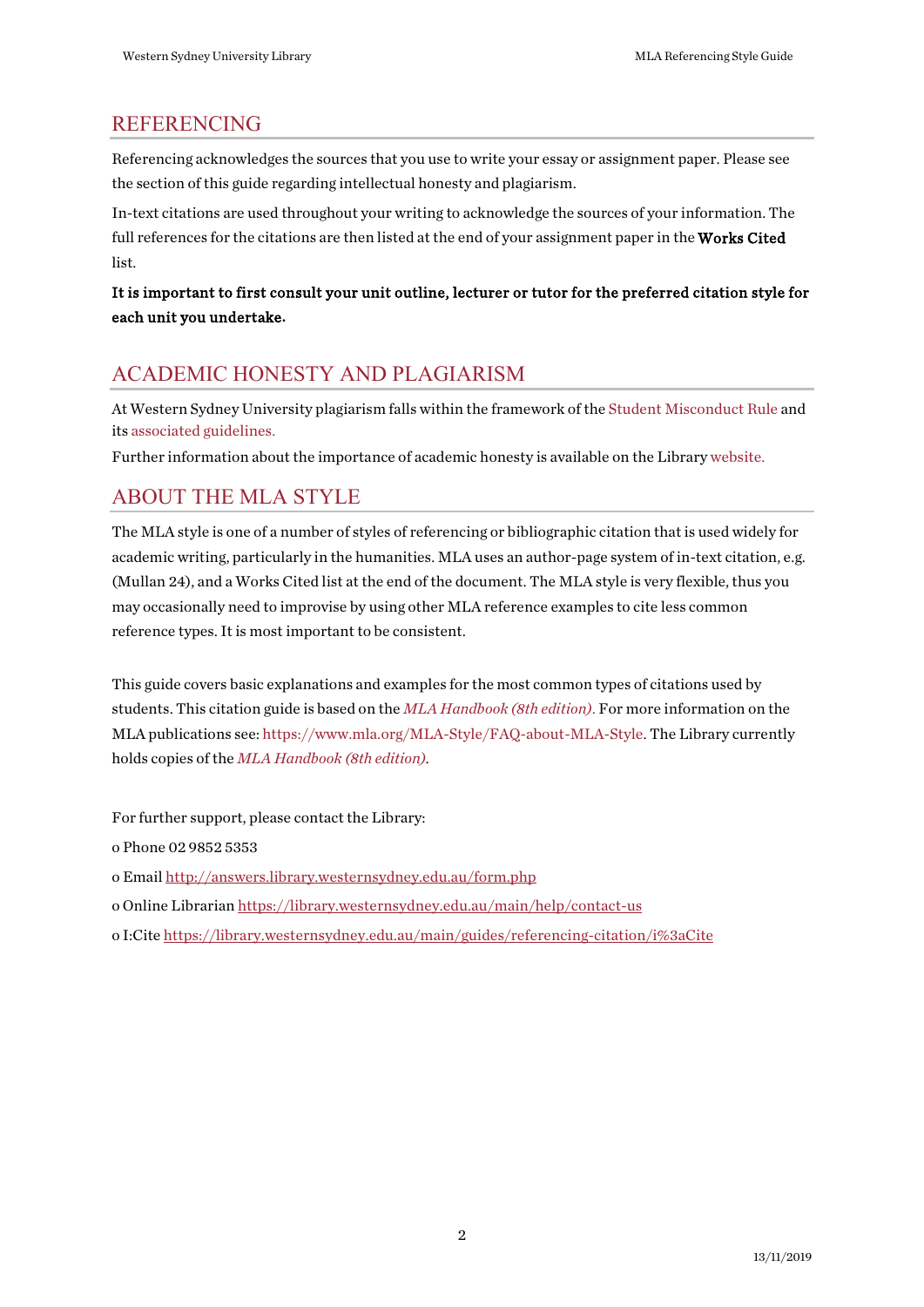# <span id="page-2-0"></span>IN-TEXT CITATION: REFERENCING SOURCES WITHIN THE TEXT

Throughout the text of your paper you need to acknowledge the sources you used to write your paper. Whenever you present a statement of evidence such as a quote, or when you use someone else's ideas, opinions or theories in your own words (paraphrasing), you must acknowledge your sources. Some examples of how to cite sources within your paper are given below.

If you use the name of the author(s) in your writing, place the page numbers of the work in parentheses where there is a natural pause in the text e.g., at the end of a sentence.

Mullan described narration as…(40).

If you refer to a work in the text of your paper, place the author's last name and the pages of the work in parentheses at the end of the sentence e.g.

The narration of works can be divided into two… (Mullan 40).

Note: When you summarise the general idea of a source in your own words, you must cite the author and page(s) as shown above.

If you provide a direct quote fewer than 4 lines, enclose the quotation with double quotation marks within the text. The page number(s) of the quote(s) should be provided in parentheses immediately after the quote. If both quotes in the same sentence are separated by only a few words, and are taken from the same page reference, place the page number at the end of the sentence only.

Mullan explained that at times "tone is all" (213) and should be "anti-solemn" (215).

If the quotation is more than four lines it should be displayed in an indented block (0.5 inches or 1.27 cm) without quotation marks. It should usually be introduced in your own words with a colon. Page numbers are placed in parentheses, but note that this is placed after the full stop in this case.

In *How Novels Work*, Mullan wrote:

James is making an argument about a singular novel, but that last phrase is evidence enough of his disdain for the form in general. He expresses this elsewhere in his criticism and correspondence, notably in an extraordinary letter to H. G. Wells. In 1911 Wells had sent James a copy of his latest novel, *The New Machiavelli* (1911), which is narrated in the first person. (41)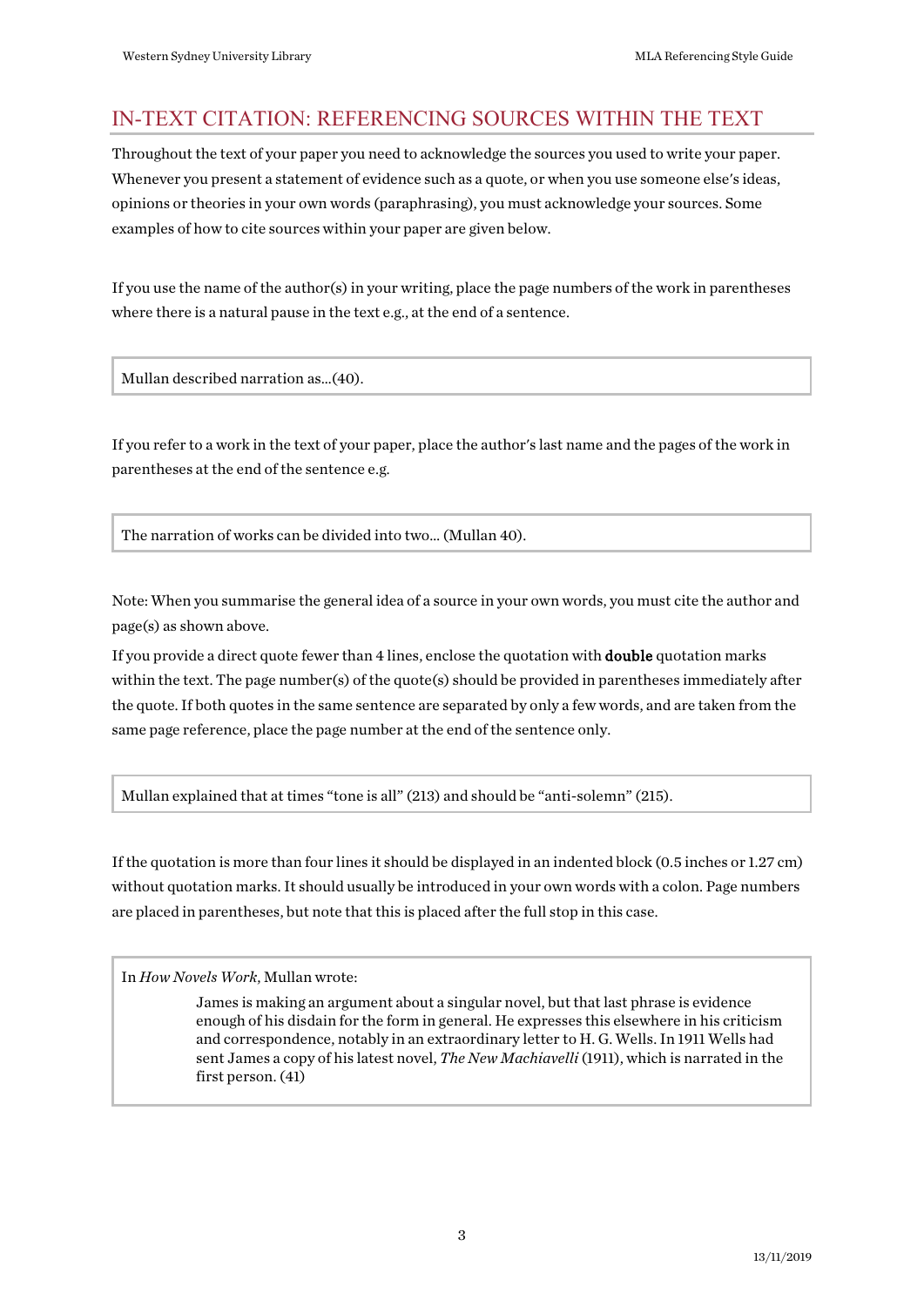When you refer to a whole work rather than particular pages, or when there are no page numbers available (e.g. website), provide more details in your writing such as the author's full name, or the author's surname and the title of their work e.g.

Mullan's *How Novels Work* discusses the specific aspects of …

For further information on citations that do not have page numbers, see 3.3.3 in the *[MLA Handbook \(8th](https://west-sydney-primo.hosted.exlibrisgroup.com/primo-explore/fulldisplay?docid=UWS-ALMA21186157620001571&context=L&vid=UWS-ALMA&search_scope=default_scope&tab=default_tab&lang=en_US)  [edition\).](https://west-sydney-primo.hosted.exlibrisgroup.com/primo-explore/fulldisplay?docid=UWS-ALMA21186157620001571&context=L&vid=UWS-ALMA&search_scope=default_scope&tab=default_tab&lang=en_US)* 

When you use more than one source for a statement that you write, the citation can be presented using semi-colons between works e.g.

…and a number of studies have shown identical results (Sanders 118; Smith 11-14).

If there is no author or the author is the publisher, then the title is used in text to refer to your source. For in text citations where a title is not placed in parentheses provide the main title (omit subtitles) in the first instance and then abbreviate if you are referring to the title often. When the title is placed in parentheses it can be abbreviated in the first instance. If the title starts with a noun phrase use it as the abbreviation (exclude initial articles a, an, the). If the title does not start with a noun phrase, use the word by which the title is alphabetised in the Works Cited list if it is enough to direct the reader to the correct entry.

Full Titles *Use of the Internet by Householders, Australia* "An Offering to the Ocean in La Punta, Peru" *Faulkner's Novels of the South The Double Vision: Language and Meaning in Religion* Abbreviations *Use* "Offering" *Faulkner's Novels* [shortened to noun phrase] *Double Vision* [shortened to noun phrase]

For further information, see 1.2.3 and 3.2.1 in the *[MLA Handbook \(8th edition\)](https://west-sydney-primo.hosted.exlibrisgroup.com/primo-explore/fulldisplay?docid=UWS-ALMA21186157620001571&context=L&vid=UWS-ALMA&search_scope=default_scope&tab=default_tab&lang=en_US)*.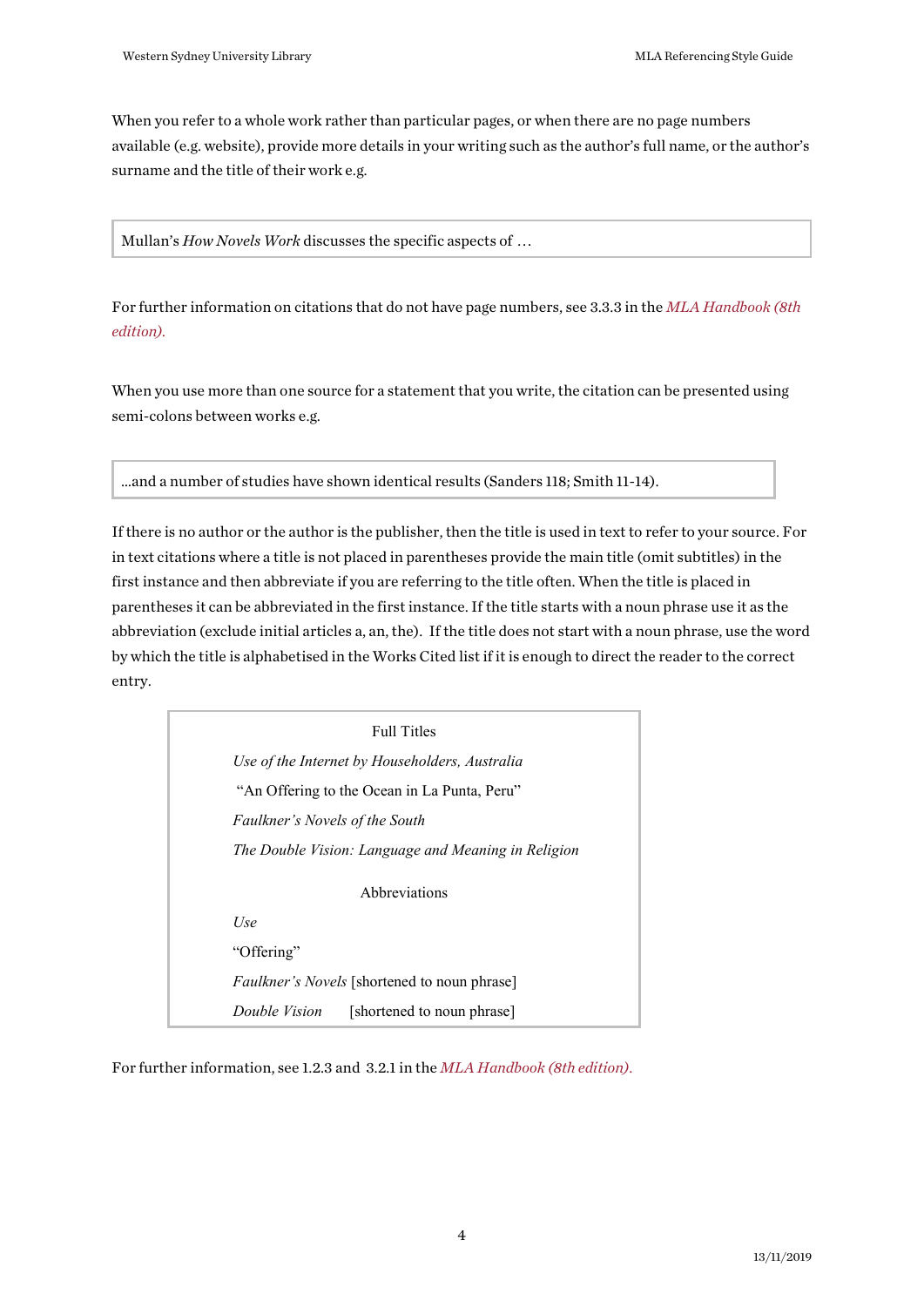# <span id="page-4-0"></span>WORKS CITED LIST

In the MLA style the reference list is called Works Cited, however other titles may also be acceptable. A Works Cited list includes details of the sources cited in your paper. It starts on a separate page at the end of your assignment paper. Each item in the Works Cited list *must* have been cited in your paper. All sources appearing in the Works Cited list must be ordered **alphabetically by surname** or by title if there is no author. Authors' names should be provided as they appear on the source, therefore include first names and initials when available. Please also note that abbreviations may be used for some words in publisher names (see 1.6.3 in the *[MLA Handbook](https://west-sydney-primo.hosted.exlibrisgroup.com/primo-explore/fulldisplay?docid=UWS-ALMA21186157620001571&context=L&vid=UWS-ALMA&search_scope=default_scope&tab=default_tab&lang=en_US) 8th edition*). It is also acceptable to break the list of works cited into categories such a[s primary and secondary sources,](https://style.mla.org/2016/11/10/works-cited-subheads/) or by source type.

You may sometimes need to include sources that are not cited in your paper but which supported your research. When you list non-cited sources together with cited sources the list is called Works Consulted. As with the Works Cited list, the items should be listed in alphabetical order.

References longer than one line should be indented on the second and subsequent lines of each entry. This is known as a hanging indent and starts a half inch (or 1.27cms) from the left margin.

 Titles of books, journals and other independent sources are placed in italics. Article and chapter titles are placed within double quotation marks but are not italicised. All major words of a title should be capitalised.

Do not omit initial articles (a, an, the) from the beginning of a title in a works cited list but do not use them to place the title in alphabetical order.

More information on how to cite a source is available from the MLA website [https://style.mla.org/works](https://style.mla.org/works-cited-a-quick-guide/)[cited-a-quick-guide/](https://style.mla.org/works-cited-a-quick-guide/)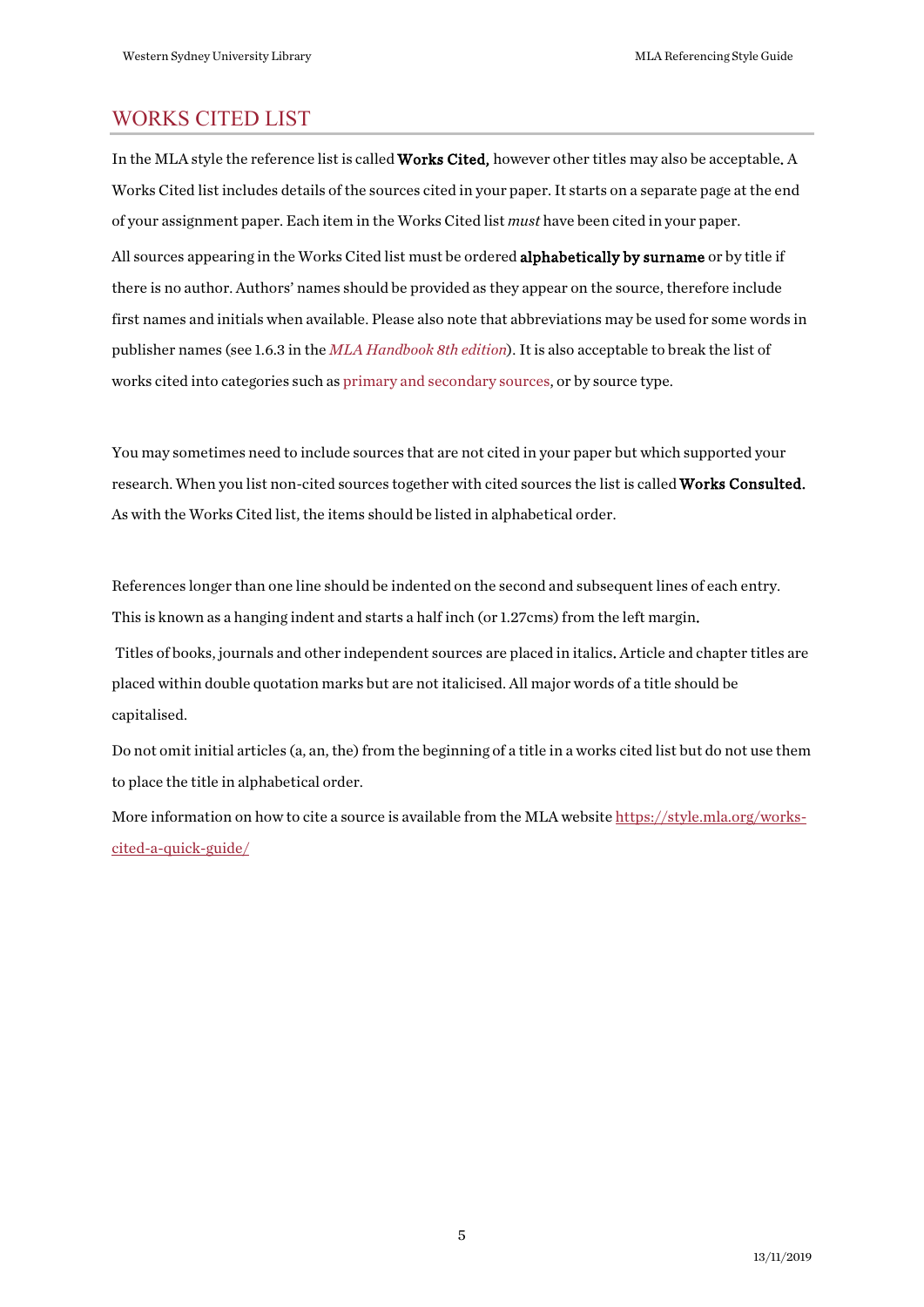#### Example of a works cited list:

#### Works Cited

Andreasen, Nancy C. *Brave New Brain: Conquering Mental Illness in the Era of the Genome*. Oxford UP, 2001. Berkovic, Nicola. "Handouts May Not Be Sent: Tax Office Seeks Quick Resolution of High Court Challenge." *The Australian*, 31 Mar. 2009, p. 5. Cooper, Dani. "Native Ant May Stop Toad in its Tracks." *ABC Science*, 31 Mar. 2009, www.abc.net.au/science/articles/2009/03/31/2530686.htm?site =science&topic=latest. Craven, Ian, editor*. Australian Cinema in the 1990s*. Frank Cass, 2001. Ferres, Kay. "Idiot Box: Television, Urban Myths and Ethical Scenarios." *Australian Cinema in the 1990s*, edited by Ian Craven., Frank Cass, 2001, pp. 175-88. *Guide to Agricultural Meteorological Practices*. 2nd ed., Secretariat of the World Meteorological Organization, 1981. Mullan, John. *How Novels Work*. Oxford UP, 2006. *Proquest Ebook Central*, ebookcentral.proquest.com/lib/uwsau/detail.action?docID=834760.

"An offering to the Ocean in La Punta, Peru." *Sydney Morning Herald*, 19 May. 2009, www.smh.com.au/snapshots/.

# <span id="page-5-0"></span>ELECTRONIC ITEMS

When referencing electronic resources, it is necessary to provide details about the location of the item. A DOI (Digital Object Identifier) remains attached to a source even if a URL changes therefore MLA advises to use a DOI in your reference if one has been assigned by the publisher.

In the absence of a DOI include a [stable URL](http://library.westernsydney.edu.au/main/guides/using-library-resources) (also called a permalink, bookmark or embedded link) in your entry if you have accessed the resource through a database that is not publically accessible, i.e. requires a login. If there is no option to retrieve a stable URL on the database page, then use the URL that is displayed in the address bar of your browser. When providing the URL, omit http:// or https://. The name of the database (if applicable) is provided in italics before the DOI or URL.

# <span id="page-5-1"></span>REFERENCING SECONDARY SOURCES

Although it is recommended that original sources be used whenever possible, sometimes you may want to include a quote, or paraphrase a quote, given by an indirect source e.g. source A that is quoted within another source B.

You should *not* cite source A as though you read it from the original source. You must cite source A through the secondary source B in which you read source A.

For example, the book you are using, written by Smith, provides a quotation by an author called Jones. In your essay you wish to use Jones' quote either word for word within quotation marks or paraphrased. Intext you should acknowledge both the primary source (Jones) and secondary source (Smith) as follows: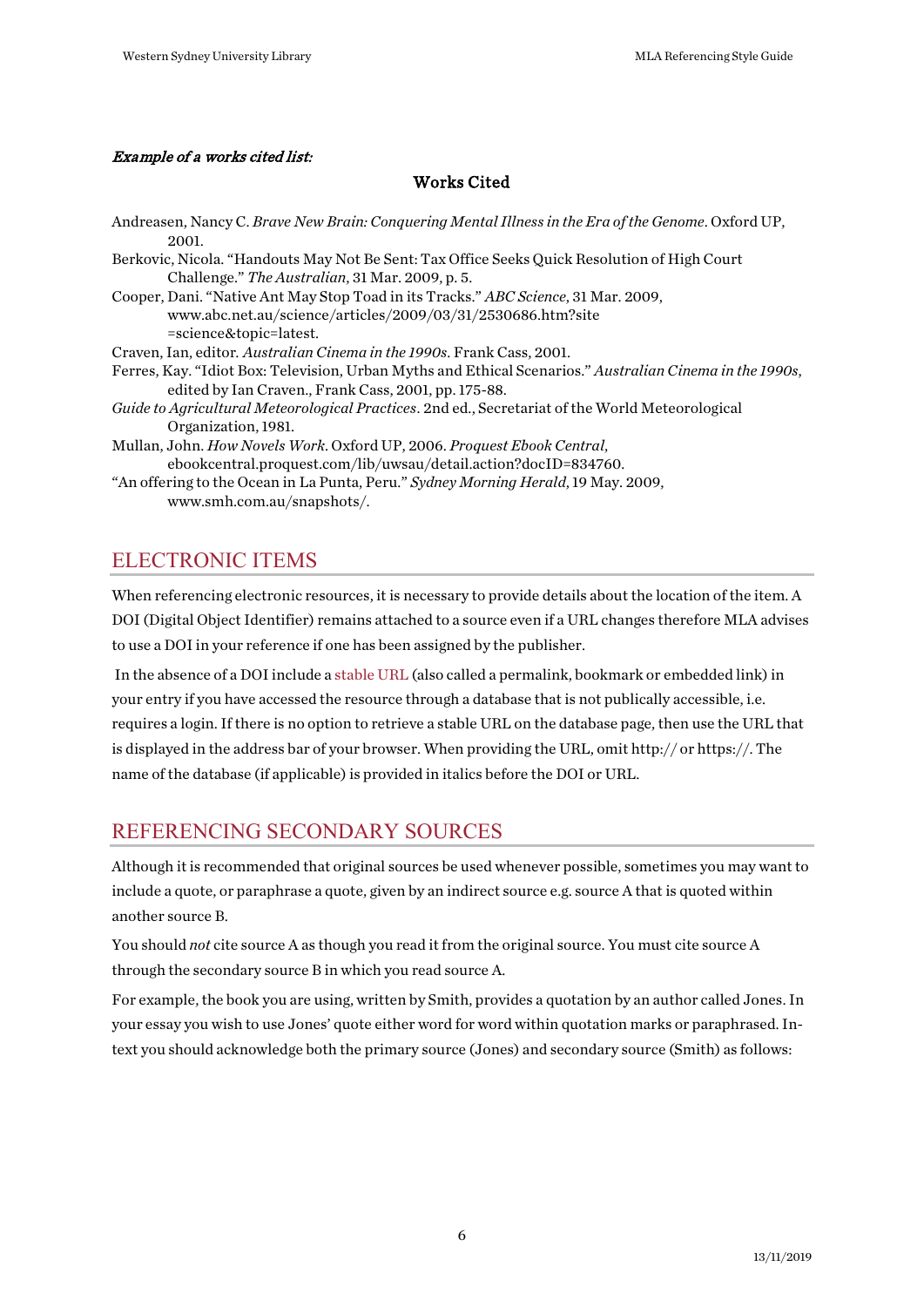Jones (qtd. in Smith 89) agreed that the experiment failed to confirm this hypothesis.

or

Jones stated that "despite conditions the experiment did not confirm the hypotheses" (qtd. in Smith 89).

Provide the details of the secondary source in your reference list:

Smith, J. *Experiments*. U of Western Sydney, 2009.

# <span id="page-6-0"></span>DIFFERENT WORKS OF THE SAME AUTHOR

If you have references for multiple works by the same author, these are distinguished by the title of the work in-text and by publication details such as title and year in the Works Cited list.

| Works Cited list | Jones, C. Assessing Hypotheses. U of Western Sydney, 1999.                                |
|------------------|-------------------------------------------------------------------------------------------|
|                  | ---. Developing Hypotheses. U of Western Sydney, 2008.                                    |
|                  | ---. Forming Hypotheses. U of Western Sydney, 1999.                                       |
|                  |                                                                                           |
|                  | Note: The entries are arranged in alphabetical order by title in the Works Cited list.    |
|                  | Author name in subsequent entries should be replaced by three dashes, except where the    |
|                  | author is one of two or more authors of the work, in which case the name should be        |
|                  | displayed.                                                                                |
| In-text citation | Jones (Assessing 36) stated                                                               |
|                  | Jones (Forming 101) stated                                                                |
|                  | Jones ( <i>Developing</i> 48) stated                                                      |
|                  | Note: Distinguish different works by the same author by including the title (or shortened |
|                  | form of the title) in the citation. Page numbers may follow title.                        |
|                  | However, different authors with the same surname can be distinguished in-text by          |
|                  | initials e.g. J. Brown $(35)$ or $(C.$ Brown 45)                                          |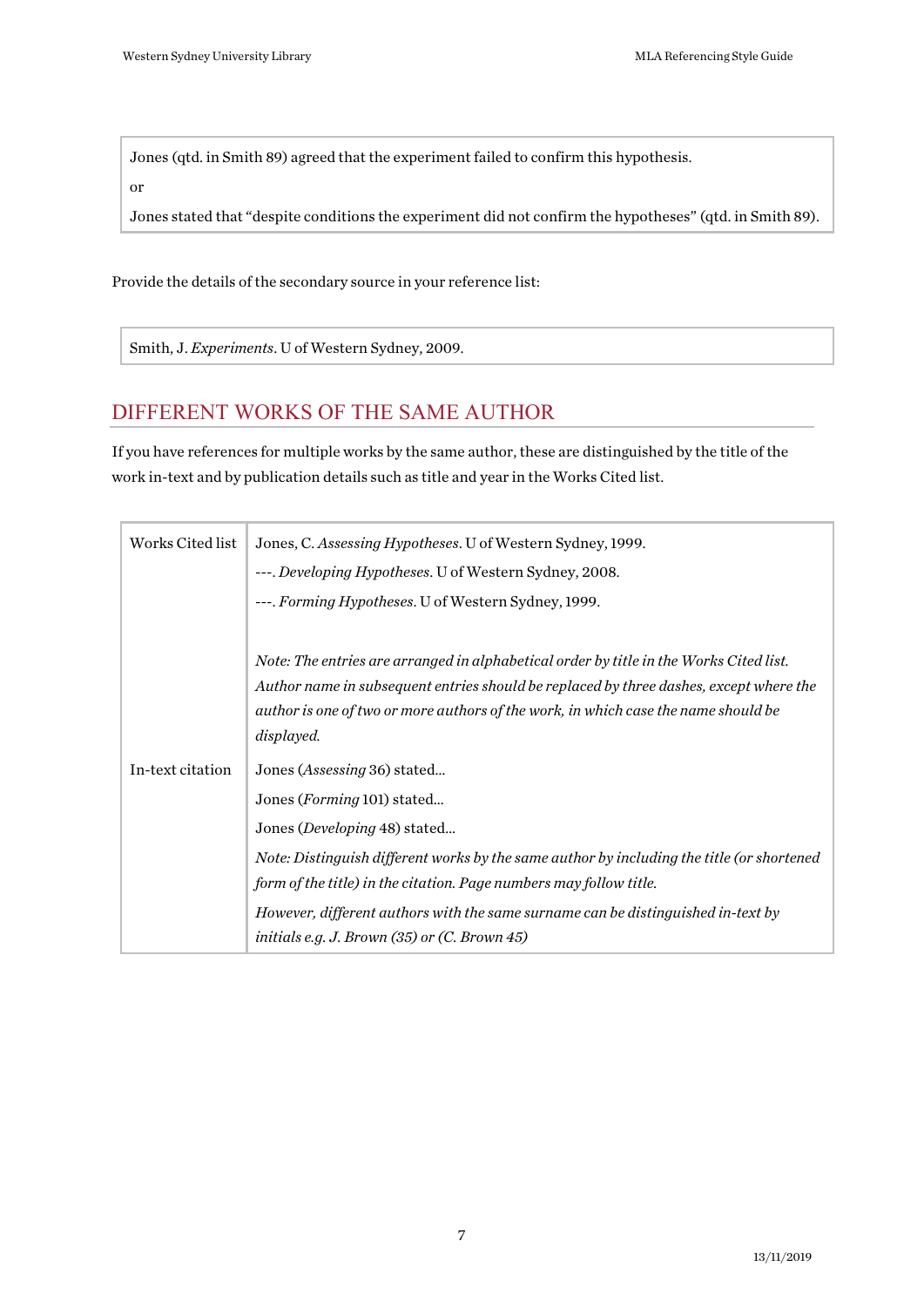# <span id="page-7-0"></span>BOOKS AND BOOK CHAPTERS

### <span id="page-7-1"></span>SINGLE AUTHOR

| Works Cited list | Andreasen, Nancy C. Brave New Brain: Conquering Mental Illness in the Era of the<br>Genome. Oxford UP, 2001.                                                                                                                                                                                     |
|------------------|--------------------------------------------------------------------------------------------------------------------------------------------------------------------------------------------------------------------------------------------------------------------------------------------------|
|                  | Note: If a book has a significant number of illustrations and their participation is<br>important to your research you may wish to give the illustrator's name after the title.<br>The same format applies for translators, editors etc. Give the name in the form as<br>seen of the title page: |
|                  | of the Genome. Illustrated by Shirley Harland.                                                                                                                                                                                                                                                   |
|                  | To reference a single image see Image from a Book.                                                                                                                                                                                                                                               |
| In-text citation | Andreasen stated that(56).<br>0r                                                                                                                                                                                                                                                                 |
|                  | It is suggested that (Andreasen 56).                                                                                                                                                                                                                                                             |
|                  |                                                                                                                                                                                                                                                                                                  |

#### <span id="page-7-2"></span>TWO AUTHORS

| Works Cited list | Copstead, Lee Ellen, and Jacqueline L. Banasik. <i>Pathophysiology</i> . 5th ed., Elsevier,<br>2013.                                        |
|------------------|---------------------------------------------------------------------------------------------------------------------------------------------|
|                  | Note: Within each entry, author names should be listed in the order in which they<br>appear on the source or as displayed on the title page |
| In-text citation | Copstead and Banasik explains (26).                                                                                                         |
|                  | or                                                                                                                                          |
|                  | and therefore (Copstead and Banasik 26).                                                                                                    |

#### <span id="page-7-3"></span>THREE OR MORE AUTHORS

| Works Cited list | Schneider, Zevia, et al. Nursing and Midwifery Research: Methods and Appraisal<br>for Evidence-Based Practice. 3rd ed., Elsevier Australia, 2007. |
|------------------|---------------------------------------------------------------------------------------------------------------------------------------------------|
| In-text citation | Schneider et al. showed that  (72).                                                                                                               |
|                  | or                                                                                                                                                |
|                  | is demonstrated (Schneider et al. 72).                                                                                                            |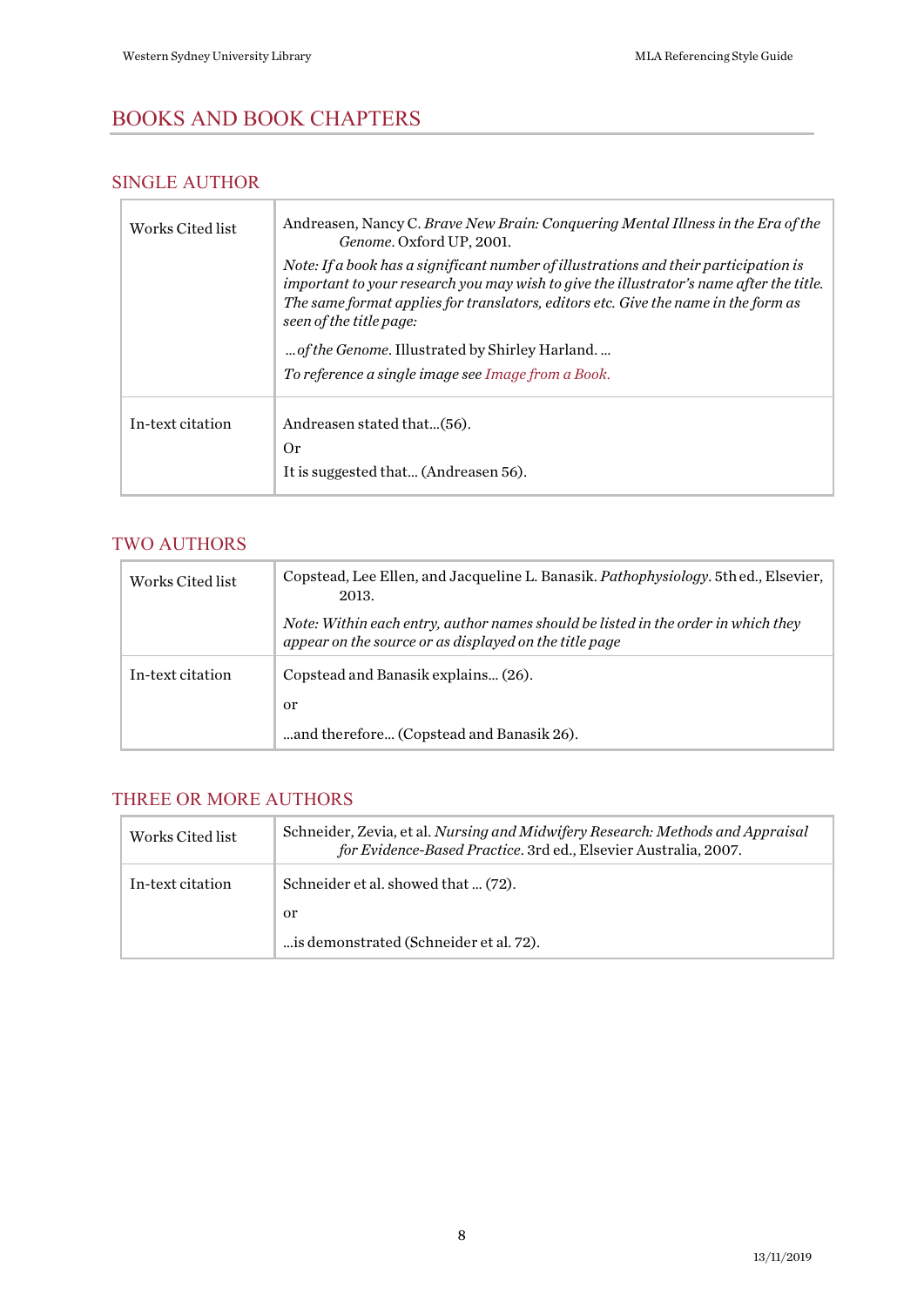# <span id="page-8-0"></span>NO AUTHOR (INCL. DICTIONARY OR ENCYCLOPAEDIA)

| Works Cited list | <i>Guide to Agricultural Meteorological Practices.</i> 2nd ed., Secretariat of the World<br>Meteorological Organization, 1981.                                                                               |
|------------------|--------------------------------------------------------------------------------------------------------------------------------------------------------------------------------------------------------------|
|                  | Note: For an authored dictionary/encyclopaedia, treat the source as an authored<br>book.                                                                                                                     |
| In-text citation | The Guide to Agricultural Meteorological Practices provides (17).<br><sub>or</sub><br>This can be shown by ( <i>Guide</i> 17).                                                                               |
|                  | Note: To shorten a title in parentheses, always include the first word by which the<br>source is alphabetically listed in the Works Cited list. Use a noun phrase if it is at the<br>beginning of the title. |

# <span id="page-8-1"></span>CORPORATE AUTHOR

| Works Cited list | Institute of Chartered Accountants in Australia. AASB Standards for 2005:<br>Equivalents to IFRSs as at August 2004. Pearson Education, 2004.                                                                          |
|------------------|------------------------------------------------------------------------------------------------------------------------------------------------------------------------------------------------------------------------|
| In-text citation | According to the Institute of Chartered Accountants in Australia figures (3).<br>or                                                                                                                                    |
|                  | This can be seen to (Institute of Chartered Accountants in Australia 3).                                                                                                                                               |
|                  | Note: Only terms that are commonly abbreviated can be used to shorten a corporate<br>author in a parenthetical citation e.g. Department or Labour (Dept. of Labour) or<br>Western Sydney University (Western Sydney U) |

#### <span id="page-8-2"></span>EDITED BOOK

| Works Cited list | Craven, Ian, editor. Australian Cinema in the 1990s. Frank Cass, 2001.          |
|------------------|---------------------------------------------------------------------------------|
|                  | Note: For two or more editors use 'editors'.                                    |
| In-text citation | Craven discussed the successful(6).<br>or<br>The film starred actors(Craven 6). |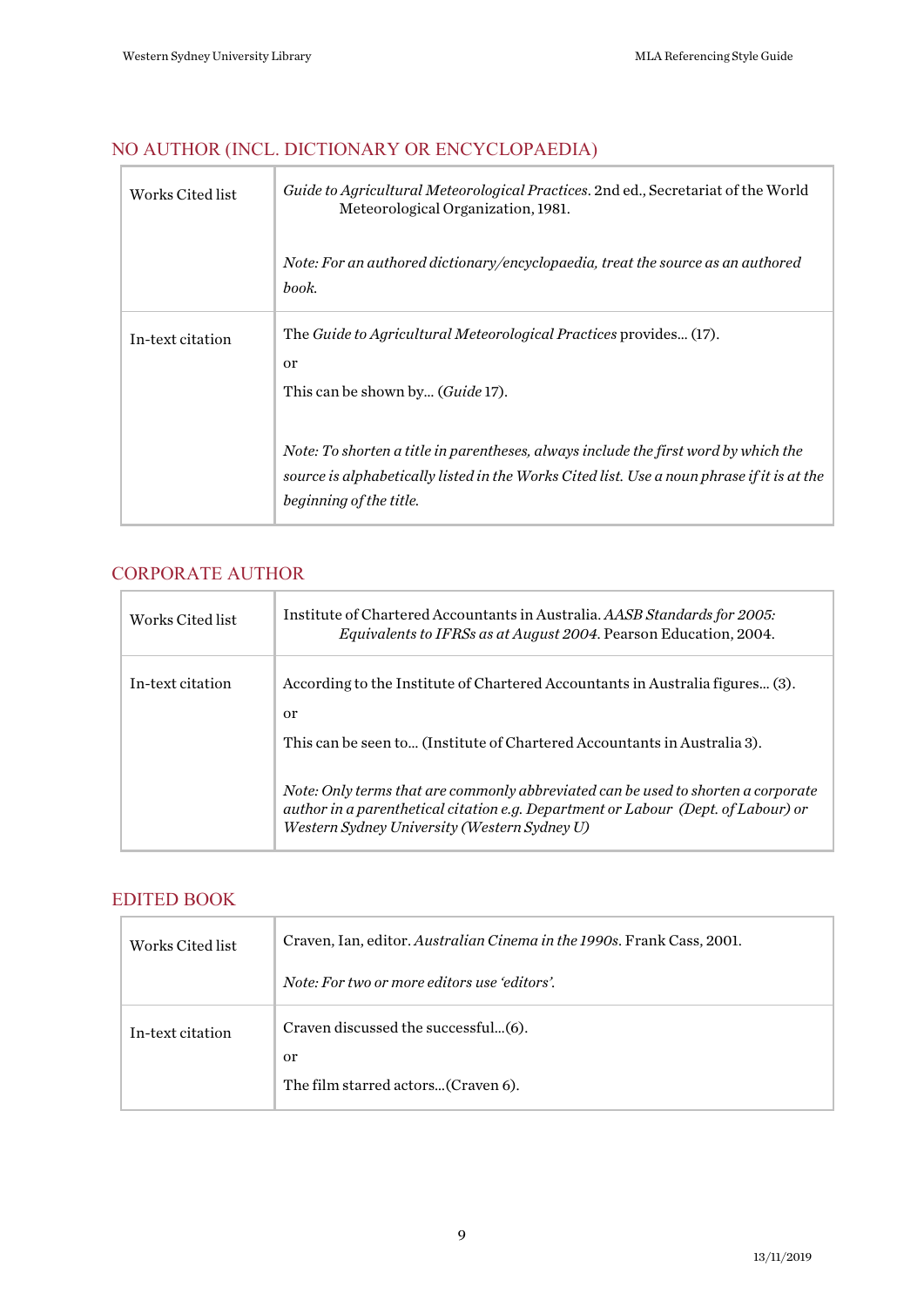# <span id="page-9-0"></span>CHAPTER OR ARTICLE IN BOOK

| Works Cited list | Knowles, Malcolm S. "Independent Study." Using Learning Contracts, Jossey-<br>Bass, 1986, pp. 89-120.                                                                                                                                                                                                                                                         |
|------------------|---------------------------------------------------------------------------------------------------------------------------------------------------------------------------------------------------------------------------------------------------------------------------------------------------------------------------------------------------------------|
|                  | Note: You do not need to specify the chapter names from a book that is written in its<br>entirety by the same authors, however if you wish to emphasise the use of one<br>chapter it would be given in the above format. Page numbers are not required,<br>however providing these can assist your reader to locate the source of your<br><i>information.</i> |
| In-text citation | Knowles demonstrated that(45).<br><sub>or</sub><br>This study showed(Knowles 45)                                                                                                                                                                                                                                                                              |

#### <span id="page-9-1"></span>CHAPTER OR ARTICLE IN AN EDITED BOOK  $\mathbb{R}^2$

| Works Cited list | Ferres, Kay. "Idiot Box: Television, Urban Myths and Ethical Scenarios."<br>Australian Cinema in the 1990s, edited by Ian Craven, Frank Cass, 2001,<br>pp. 175-88. |
|------------------|--------------------------------------------------------------------------------------------------------------------------------------------------------------------|
| In-text citation | Ferres discussed the television episode (45).<br>or<br>The television episode (Ferres 45).                                                                         |

## <span id="page-9-2"></span>E-BOOK

| Works Cited list | Gunaratne, Manjriker, editor. The Foundation of Engineering Handbook. CRC<br>Press, 2013. Taylor and Francis E books, doi: 10.1201/b15592.                                                                                                                                                       |
|------------------|--------------------------------------------------------------------------------------------------------------------------------------------------------------------------------------------------------------------------------------------------------------------------------------------------|
|                  | Mullan, John. How Novels Work. Oxford UP, 2006. Proquest Ebook Central.<br>ebookcentral.proquest.com/lib/uwsau/detail.action?docID=834760.                                                                                                                                                       |
|                  | Note: A URL is not required if a DOI is available. Add it to the end of the reference. If the book<br>was accessed through a database, include a stable URL (also known as a permalink,<br>bookmark or embedded link) after the database name. If you provide a URL omit http:// or<br>https://. |
| In-text citation | Mullan stated that(40). Gunaratne presents a critical50.<br>or<br>Narration is (Mullan 40). handbooks that analyse (Gunaratne 50).                                                                                                                                                               |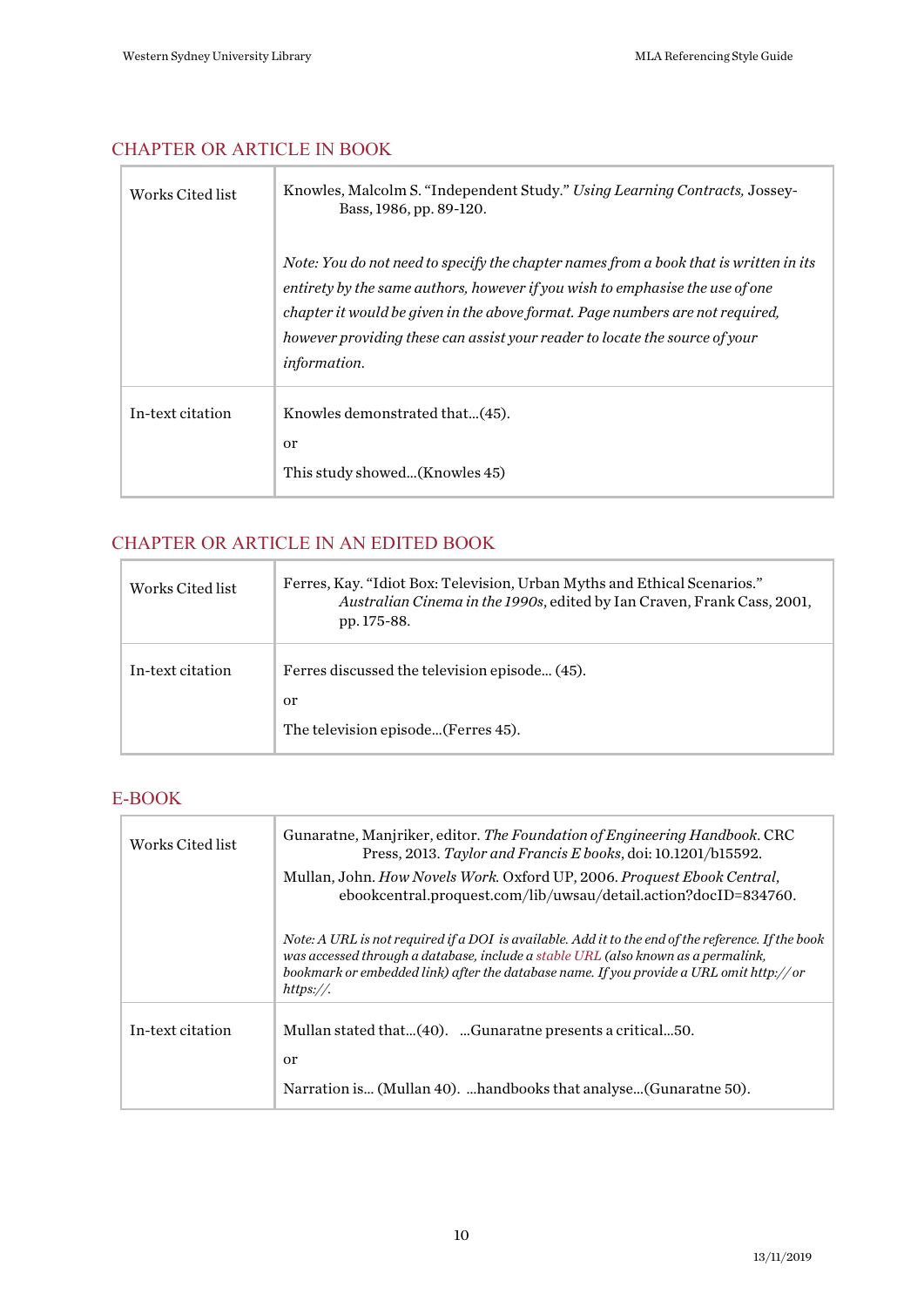# <span id="page-10-0"></span>JOURNAL ARTICLES, NEWSPAPER ARTICLES AND CONFERENCE PAPERS

The format for more than one author is the same for all sources including journal articles, therefore, refer to the examples for books in this guide.

#### <span id="page-10-1"></span>JOURNAL ARTICLE (PRINT VERSION)

| Works Cited list | Younger, P[aula]. "Using the Internet to Conduct a Literature Search." <i>Nursing</i><br>Standard, vol. 19, no.6, 2004, pp. 45-51. |
|------------------|------------------------------------------------------------------------------------------------------------------------------------|
|                  | Note: If the full name of the author is known but not given on the title page it can be<br>added within square brackets.           |
| In-text citation | Younger stated that the (46).<br>or<br>The Internet can be used to conduct a literature search (Younger 46).                       |

### <span id="page-10-2"></span>JOURNAL ARTICLE (FULL-TEXT FROM ELECTRONIC DATABASE)

| Works Cited list | Jackson, Debra, et al. "Personal Resilience as a Strategy for Surviving and<br>Thriving in the Face of Workplace Adversity: A Literature Review."<br>Journal of Advanced Nursing, vol. 60, no. 1, 2007, pp. 1-9. Academic<br>Search Complete, EBSCOHost, doi: 10.1111/j.1365-2648.2007.04412.x. |
|------------------|-------------------------------------------------------------------------------------------------------------------------------------------------------------------------------------------------------------------------------------------------------------------------------------------------|
|                  | Note: If a DOI number is available for the journal article, include it at the end of the<br>Works Cited.                                                                                                                                                                                        |
| In-text citation | Jackson et al. found that (7).<br>or<br>a useful strategy (Jackson et al. 7).                                                                                                                                                                                                                   |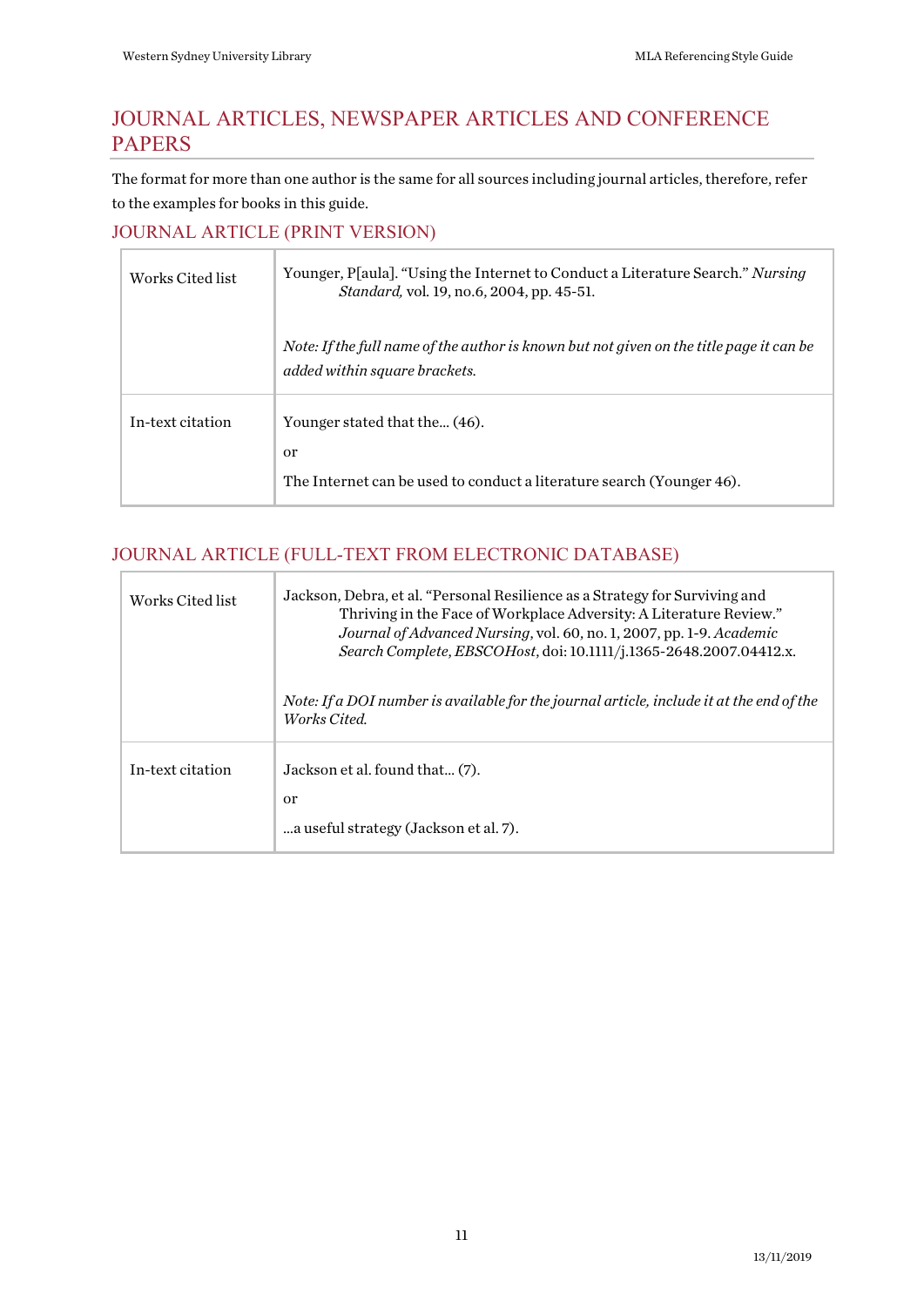### <span id="page-11-0"></span>NEWSPAPER ARTICLE (AVAILABLE IN PRINT)

| Works Cited list | Berkovic, Nicola. "Handouts May Not Be Sent: Tax Office Seeks Quick Resolution<br>of High Court Challenge." The Australian, 31 Mar. 2009, p. 5.                                                                                                                  |
|------------------|------------------------------------------------------------------------------------------------------------------------------------------------------------------------------------------------------------------------------------------------------------------|
|                  | Note: If the article is separated across non-consecutive pages, give the first page<br>number followed by a plus sign, leaving no intervening space e.g. pp. 5+.<br>If a section name is required it is given as follows:<br><i>Apr.</i> 2009, Travel sec, p. 6. |
| In-text citation | Berkovic explained that handouts (5).<br><sub>or</sub><br>It was suggested that handouts may not be sent (Berkovic 5).                                                                                                                                           |

# <span id="page-11-1"></span>NEWSPAPER ARTICLE (FROM ELECTRONIC DATABASE)

| Works Cited list | Wentworth, W. C. "Why We Need a Permanent Base on the Moon." Sydney<br>Morning Herald, 24 Jan. 1984, p. 11. Sydney Morning Herald Archives,<br>ezproxy.uws.edu.au/login?url=http://archives.smh.com.au/<br>fnc_login_a.php |
|------------------|----------------------------------------------------------------------------------------------------------------------------------------------------------------------------------------------------------------------------|
| In-text citation | Wentworth stated that(11).                                                                                                                                                                                                 |
|                  | <sub>or</sub><br>and this demonstrates the need for a permanent base (Wentworth 11).                                                                                                                                       |

#### <span id="page-11-2"></span>ARTICLE (FROM THE INTERNET)

| Works Cited list | Cooper, Dani. "Native Ant May Stop Toad in its Tracks." ABC Science, 31 Mar.<br>2009, www.abc.net.au/science/articles//2009/03/31/2530686.htm?<br>site=science&topic=latest. |
|------------------|------------------------------------------------------------------------------------------------------------------------------------------------------------------------------|
| In-text citation | In a recent ABC Science article, Cooper stated that a ferocious ant                                                                                                          |
|                  | or<br>the ants may be able to help control toad numbers (Cooper).                                                                                                            |

# <span id="page-11-3"></span>NON-ENGLISH JOURNAL ARTICLE TRANSLATED INTO ENGLISH

| Works Cited list | Von Der Luhe, Irmela. "I Without Guarantees: Ingeborg Bachmann's Frankfurt<br>Lectures on Poetics.", translated by M.T. Kraus, New German Critique,<br>vol. 8, no. 27, 1982, pp. 31-56. |
|------------------|-----------------------------------------------------------------------------------------------------------------------------------------------------------------------------------------|
| In-text citation | Von Der Luhe concludes that (35).                                                                                                                                                       |
|                  | <sub>or</sub>                                                                                                                                                                           |
|                  | examines the poetics (Von Der Luhe 35).                                                                                                                                                 |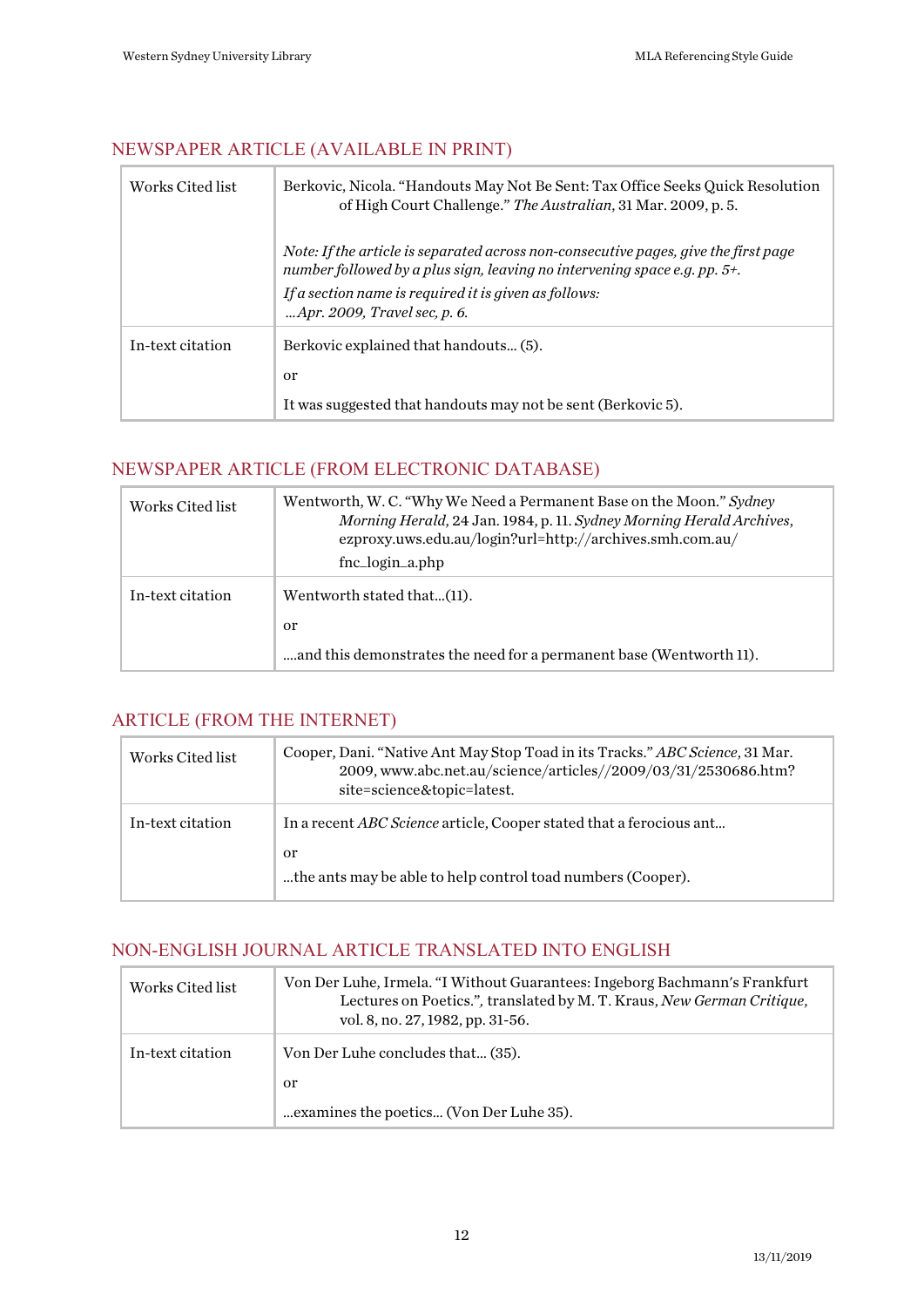#### <span id="page-12-0"></span>PROCEEDINGS OF MEETINGS AND SYMPOSIUMS

| Works Cited list | Chang, Steve S., et al., editors. Proceedings of the Twenty-Fifth Annual Meeting of<br>the Berkeley Linguistics Society, February 12-15, 1999: General Session and<br>Parasession on Loan Word Phenomena. Berkeley Linguistics Society,<br>2000. |
|------------------|--------------------------------------------------------------------------------------------------------------------------------------------------------------------------------------------------------------------------------------------------|
| In-text citation | At the conference on loan word phenomena, Chang et al. stated that(23).<br>or<br>It has been found that(Chang et al. 23).                                                                                                                        |

# <span id="page-12-1"></span>CONFERENCE PROCEEDINGS (FROM ELECTRONIC DATABASE)

| Works Cited list | Bukowski, Ronald M. "Prognostic Factors for Survival in Metastatic Renal Cell<br>Carcinoma: Update 2008. Innovations and Challenges in Renal Cancer:<br>Proceedings of the Third Cambridge Conference." Cancer, vol. 115, no. 10,<br>2009, pp. 2273-2281. Academic OneFile, doi: 10.1002/cncr.24226.<br>Note: When conference proceedings are published as an article in a journal use<br>double quotation marks around the title. |
|------------------|------------------------------------------------------------------------------------------------------------------------------------------------------------------------------------------------------------------------------------------------------------------------------------------------------------------------------------------------------------------------------------------------------------------------------------|
| In-text citation | Bukowski stated that(2274).<br>or<br>It has been found that(Bukowski 2274)                                                                                                                                                                                                                                                                                                                                                         |

# <span id="page-12-2"></span>OTHER MATERIALS

#### <span id="page-12-3"></span>AUSTRALIAN BUREAU OF STATISTICS

| Works Cited list | Use of the Internet by Householders, Australia. Cat. no. 8147.0, Australian Bureau<br>of Statistics, Nov. 2000, www.abs.gov.au/AUSSTATS/abs@.nsf/<br>7d12b0f6763c78caca257061001cc588/ae8e67619446db22ca2568a90013<br>93f8!OpenDocument. |
|------------------|------------------------------------------------------------------------------------------------------------------------------------------------------------------------------------------------------------------------------------------|
|                  | Note: When an organisation is both the author and the publisher, skip the author<br>element and begin the entry with the title then include the organisation as the<br>publisher.                                                        |
| In-text citation | Use of the Internet by Householders, Australia found that<br>$\alpha$<br>was shown in the census information $(Use)$ .<br>Note: If the title that is placed in parentheses does not begin with a noun phrase,                            |
|                  | provide the first word in the title if this is enough to direct the reader to the entry in<br>the Works Cited list. For further information, see 3.2.1 in the MLA Handbook (8th<br><i>edition</i> ).                                     |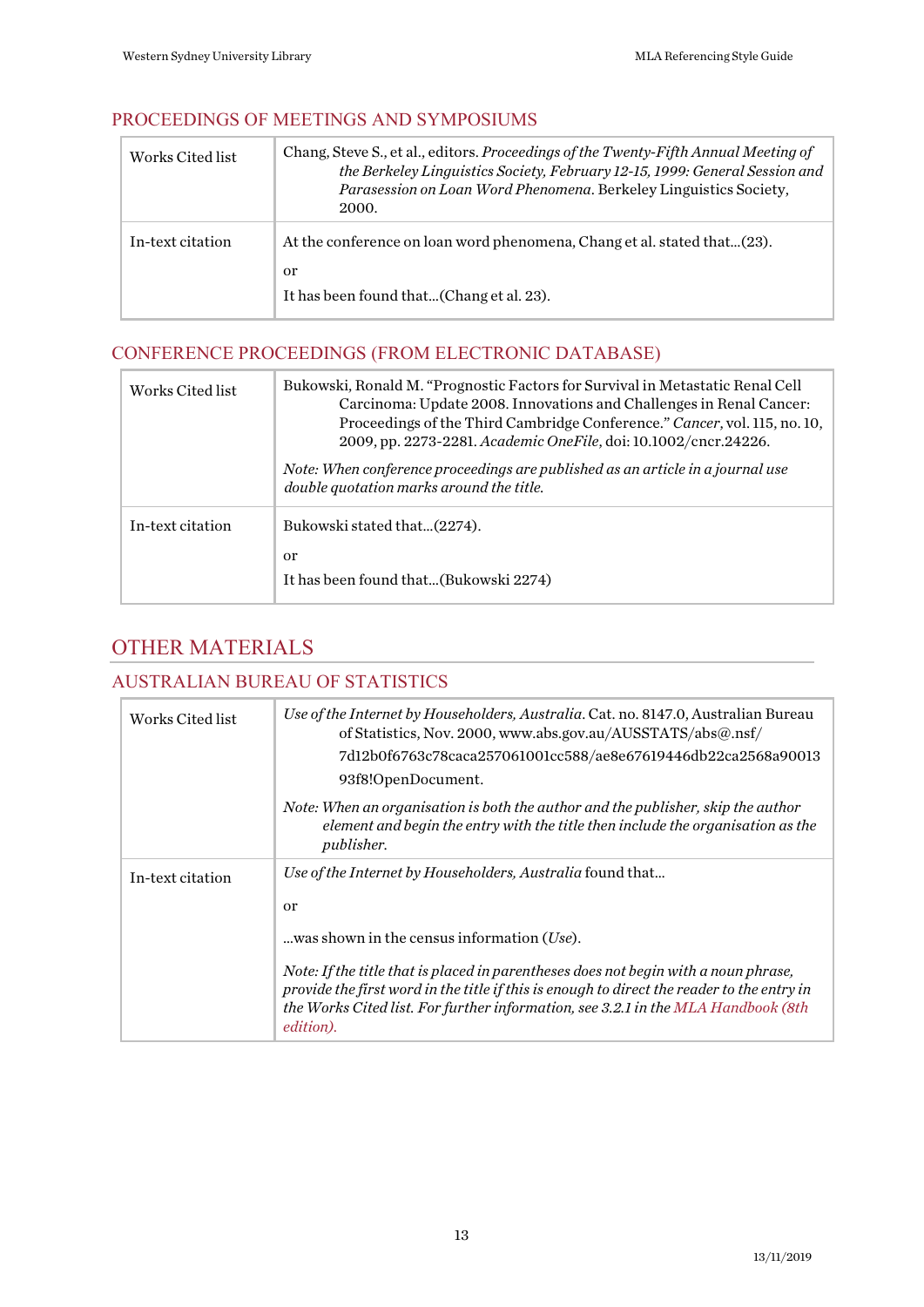#### <span id="page-13-0"></span>**BROCHURE**

| Works Cited list | <i>Transport Access Guide: Penrith Campus.</i> Western Sydney U, 2009.      |
|------------------|-----------------------------------------------------------------------------|
| In-text citation | Buses run on a schedule( <i>Transport Access Guide</i> )                    |
|                  | or                                                                          |
|                  | The Western Sydney University Transport Access Guide for the Penrith campus |
|                  | shows that                                                                  |

# <span id="page-13-1"></span>GOVERNMENT REPORT (ONLINE)

| Works Cited list | Ageing and Aged Care in Australia. Department of Health and Ageing, Australian<br>Government, 2008, www.health.gov.au/internet/main/publishing.nsf/<br>Content/ageing.                                                                                                                                        |
|------------------|---------------------------------------------------------------------------------------------------------------------------------------------------------------------------------------------------------------------------------------------------------------------------------------------------------------|
|                  | Where organisations are both the author and publisher, skip the author element.<br>Where a government agency is the author but not the publisher begin the entry with<br>the name of the government followed by a comma and name of the agency e.g.<br>Australian Government, Department of Health and Ageing |
| In-text citation | The report <i>Ageing and Aged Care in Australia</i> reported that<br>or<br>was shown in the report ( <i>Ageing</i> ).                                                                                                                                                                                         |

# <span id="page-13-4"></span><span id="page-13-2"></span>IMAGE FROM A BOOK (OR OTHER MEDIA)

| Works Cited list | Tschichold, Jan. "Die Frau Ohne Namen." (The Woman without a Name). 1927.<br>Clean New World: Culture, Politics, and Graphic Design, MIT P, 2001, p.<br>32. Offset lithograph poster. |
|------------------|---------------------------------------------------------------------------------------------------------------------------------------------------------------------------------------|
|                  | Note: A description of the source can be added at the end of the Works Cited entry if<br>clarity is needed.                                                                           |
| In-text citation | In Tschichold's artwork "Frau Ohne Namen" it can be seen (32).<br>or                                                                                                                  |
|                  | "Frau Ohne Namen" shows(Tschichold 32).                                                                                                                                               |

#### <span id="page-13-3"></span>IMAGE ON THE INTERNET

| Works Cited list | "An Offering to the Ocean in La Punta, Peru." Sydney Morning Herald, 19 May.<br>2009, www.smh.com.au/snapshots/. Web Image. |
|------------------|-----------------------------------------------------------------------------------------------------------------------------|
| In-text citation | In the photograph ("Offering") it can be seen                                                                               |
|                  | <sub>or</sub>                                                                                                               |
|                  | "An Offering to the Ocean in La Punta, Peru", pictured below, shows                                                         |
|                  | A title that is not in parentheses may be abbreviated after the first in text citation                                      |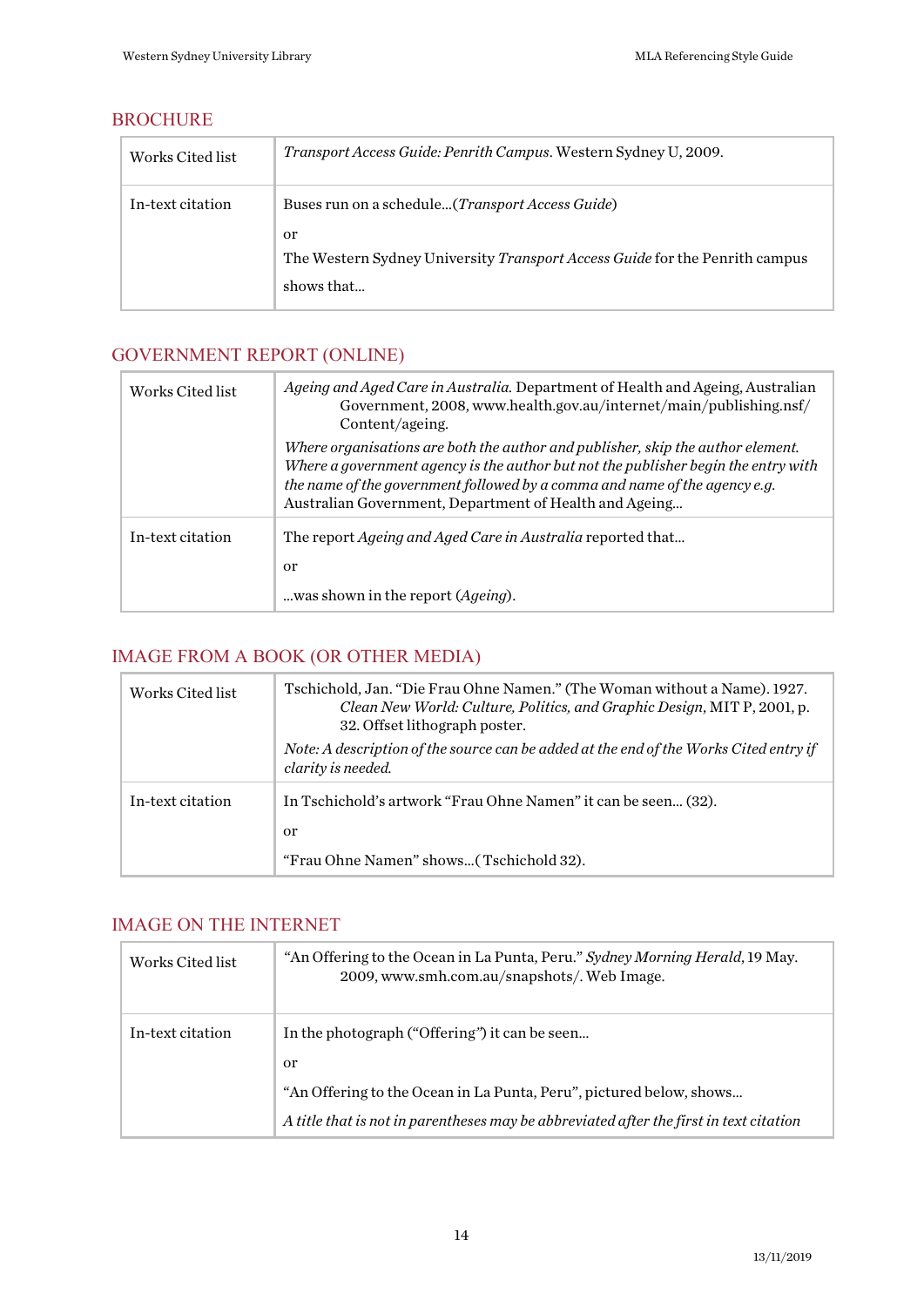### <span id="page-14-0"></span>LECTURE (UNPUBLISHED) / PERSONAL COMMUNICATION

| Works Cited list | Elliott, K. "Neutrons." Protons and Neutrons, 6 Jul. 2015, Western Sydney U.<br>Lecture. |
|------------------|------------------------------------------------------------------------------------------|
| In-text citation | found that neutrons (Elliot)                                                             |
|                  | or                                                                                       |
|                  | In her 2015 lecture, Elliott discussed neutrons and                                      |

### <span id="page-14-1"></span>PODCAST (FROM THE INTERNET)

| Works Cited list | Atkin, Michael, reporter. "Bermagui Forest Disputed Turf." The Hack Half Hour,<br>ABC, 13 Nov. 2008, www.abc.net.au/triplej/hack/notes/. Podcast. |
|------------------|---------------------------------------------------------------------------------------------------------------------------------------------------|
| In-text citation | Atkin found that                                                                                                                                  |
|                  | 0r                                                                                                                                                |
|                  | It was found(Atkin).                                                                                                                              |

# <span id="page-14-2"></span>THESIS / DISSERTATION (ONLINE)

| Works Cited list | Fayadh, Khaled H. The Legal Regulation of Assisted Reproductive Technology in<br>Iraq: Lessons from the Australian Approach. Western Sydney U, 2015,<br>handle.uws.edu.au:8081/1959.7/uws:32383. PhD thesis. |
|------------------|--------------------------------------------------------------------------------------------------------------------------------------------------------------------------------------------------------------|
| In-text citation | Fayadh showed that(11-12).                                                                                                                                                                                   |
|                  | or                                                                                                                                                                                                           |
|                  | It was found(Fayadh 11-12).                                                                                                                                                                                  |

### <span id="page-14-3"></span>VIDEO RECORDING, TELEVISION PROGRAM OR AUDIO RECORDING

Use descriptors such as video recording, television episode or audio recording

| Works Cited list | "Rules of the Game." I'll Fly Away New York Broadcasting Company, 1991.<br>Television episode. |
|------------------|------------------------------------------------------------------------------------------------|
| In-text citation | The 1991 episode "Rules of the game" showed the                                                |
|                  | or                                                                                             |
|                  | The episode could be described as ("Rules").                                                   |